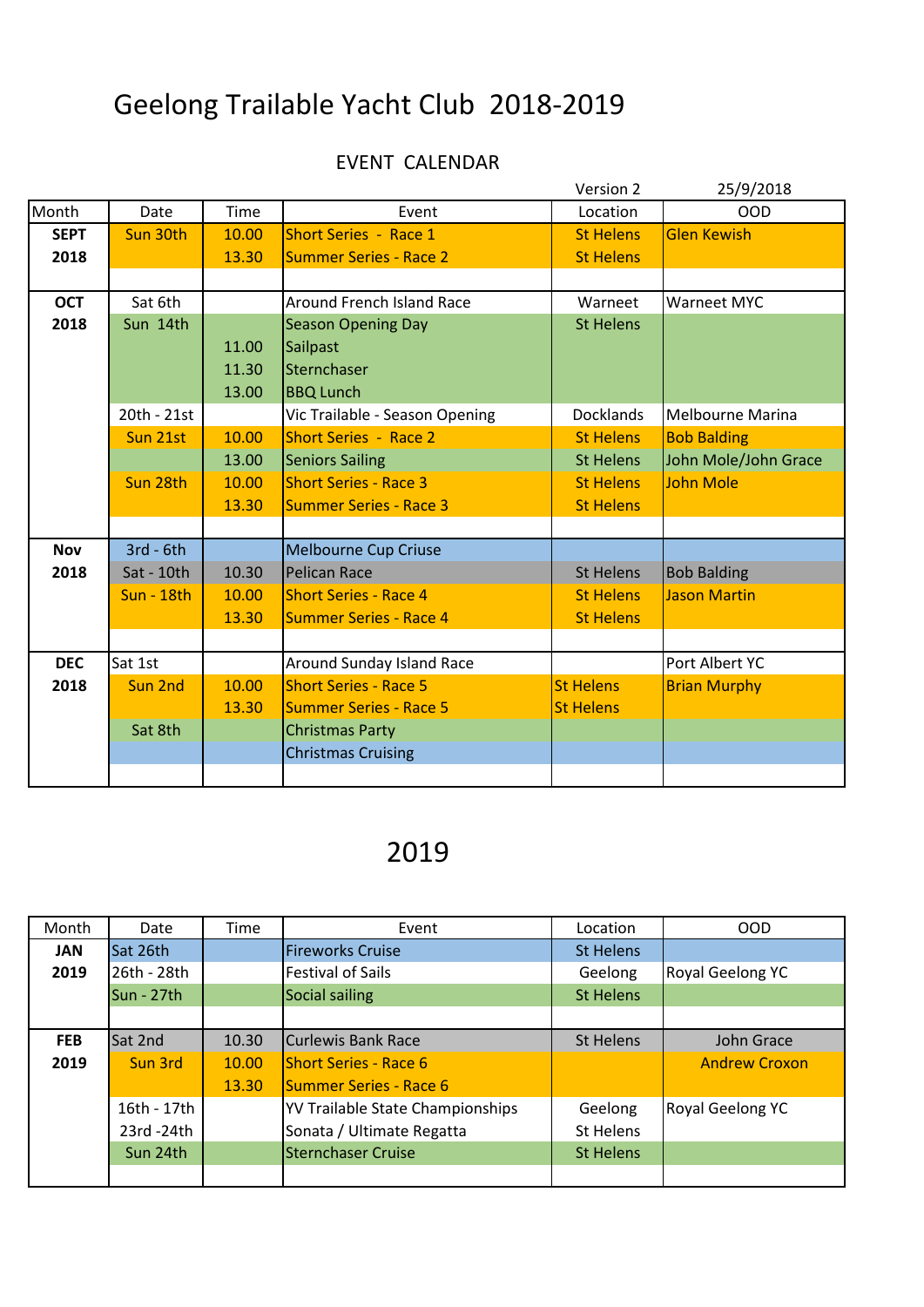## 2019

| Month        | Date       | Time  | Event                         | Location         | <b>OOD</b>           |
|--------------|------------|-------|-------------------------------|------------------|----------------------|
| <b>MARCH</b> | 9th - 10th |       | Marley Point Overnight Race   |                  | Lake Wellington YC   |
| 2019         | Sat 16th   |       | <b>Club Dinner</b>            |                  |                      |
|              | Sat 23rd   | 10.30 | <b>Steamboat Cup</b>          | <b>St Helens</b> | Doug Gadd            |
|              | Sun 31st   | 10.00 | <b>Short Series - Race 7</b>  | <b>St Helens</b> | <b>Rob Hulme</b>     |
|              |            | 13.30 | <b>Summer Series - Race 7</b> | <b>St Helens</b> |                      |
|              |            |       |                               |                  |                      |
| <b>APRIL</b> | Sun 14th   | 10.00 | <b>Short Series - Race 8</b>  | <b>St Helens</b> | <b>Shaun Buckner</b> |
| 2019         |            | 13.30 | <b>Summer Series - Race 8</b> | <b>St Helens</b> |                      |
|              | Wed 25th   |       | <b>Anzac Day</b>              | <b>St Helens</b> |                      |
|              |            | 11.30 | <b>Bbq</b>                    |                  |                      |
|              | Sat 27th   |       | Loch Sport Lakes Classic Race |                  | Loch Sport Boat Club |
|              | Sun 28th   | 11.00 | <b>Winter Series - Race 1</b> | <b>St Helens</b> | <b>John Mole</b>     |
|              |            |       |                               |                  |                      |
| <b>MAY</b>   | Sat 4th    |       | <b>Four Points Race</b>       |                  | Melb Trailable YC    |
| 2019         | Sun 12th   | 11.00 | <b>Winter Series - Race 2</b> | <b>St Helens</b> | <b>Bob Balding</b>   |
|              | Sun 26th   | 11.00 | <b>Winter Series - Race 3</b> |                  | <b>Glenn Kewish</b>  |
|              |            |       |                               |                  |                      |
| <b>JUNE</b>  | 8th - 10th |       | <b>Winter Cruise</b>          |                  |                      |
| 2019         | Sun 16th   | 11.00 | <b>Winter Series - Race 4</b> | <b>St Helens</b> | <b>Jason Martin</b>  |
|              | Sat 22nd   |       | <b>Club Dinner</b>            |                  |                      |
|              | Sun 30th   | 11.00 | <b>Winter Series - Race 5</b> | <b>St Helens</b> | <b>Brian Murphy</b>  |
|              |            |       |                               |                  |                      |
| <b>JULY</b>  | Sun 14th   | 11.00 | <b>Winter Series - Race 6</b> | <b>St Helens</b> | <b>Andrew Croxon</b> |
| 2019         | Sun 28th   | 11.00 | <b>Winter Series - Race 7</b> |                  | <b>Rob Hulme</b>     |
|              |            |       |                               |                  |                      |
| <b>AUG</b>   | Sun 11th   | 11.00 | <b>Winter Series - Race 8</b> | <b>St Helens</b> | <b>Bob Balding</b>   |
| 2019         | Sat 24th   |       | <b>AGM/Presentation Night</b> |                  |                      |
|              |            |       |                               |                  |                      |
| <b>SEPT</b>  | Sat 7th    | 10.30 | <b>Cluster Cup</b>            | <b>St Helens</b> | <b>Brian Murphy</b>  |
| 2019         | Sun 15th   | 11.00 | <b>Sumer Series - Race 1</b>  | <b>St Helens</b> | <b>Rob Hulme</b>     |
|              |            |       |                               |                  |                      |